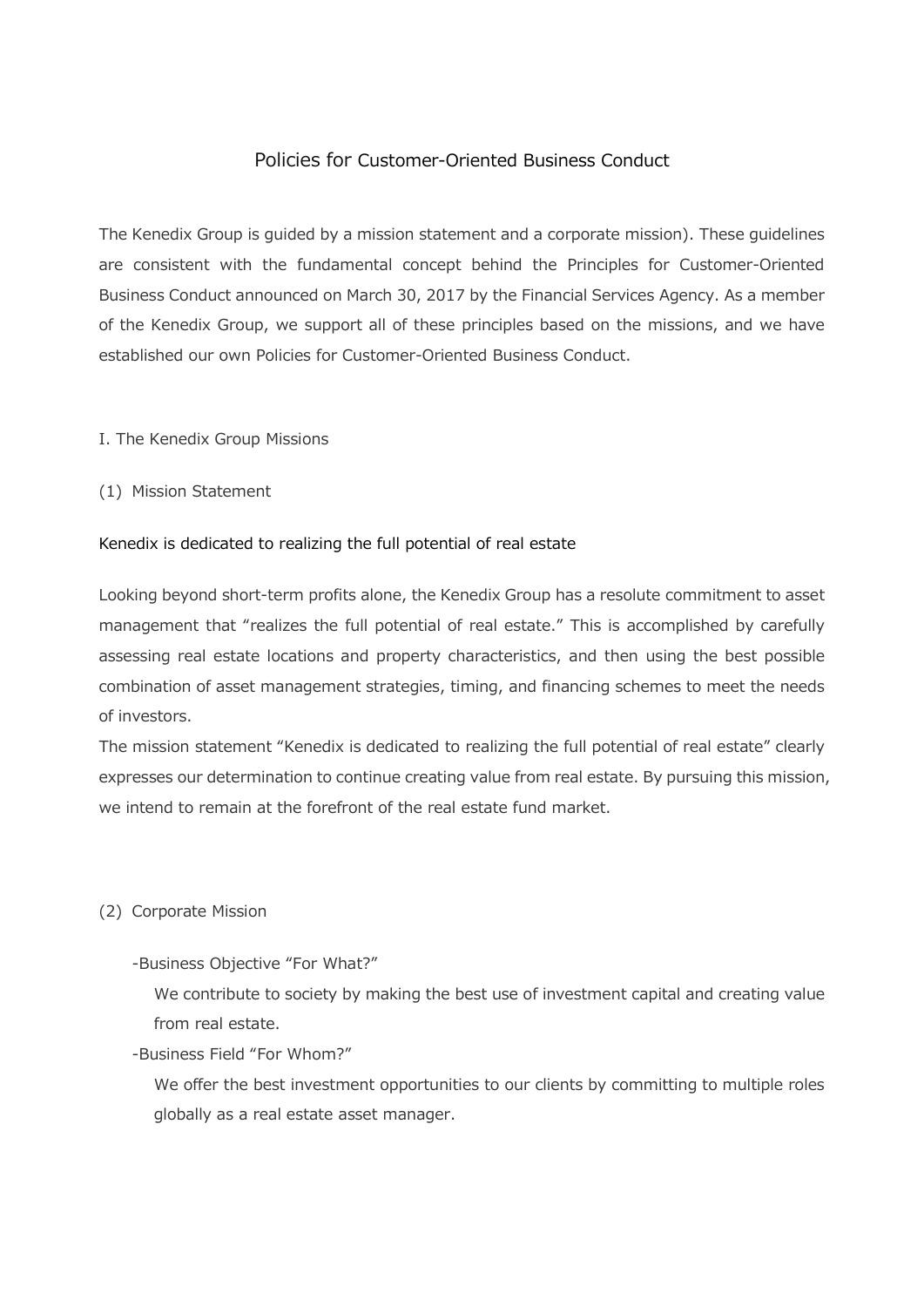-Business Principle "How?"

We confront new business challenges through our management speed and flexibility, while emphasizing stability and fairness.

## II. Policies for Customer-Oriented Business Conduct

(1) Pursuit of the customers' best interest 【Principle 2】

Based on our strong dedication to asset management that "realizes the full potential of real estate," we act sincerely and fairly, adhering to high standards of business ethics and a consistent commitment to providing high-grade investment opportunities to client investors. Through these actions, we aim to foster a corporate culture defined by transparency, expertise, innovation, and flexibility and creativity.

## (2) Appropriate management of conflicts of interest 【Principle 3】

Based on a dedication to sound and fair business practices, we accurately identify transactions between client investors and our related parties, and always do our utmost to conduct appropriate management in accordance with our Related-party Transaction Rules so as not to harm the interests of client investors. The objective is to ensure that business activities are done properly and transactions are performed fairly.

< Specific explanation > - For customers of private funds -

When a customer intends to conduct a related-party transaction, such as the acquisition or sale of assets under management, with our related parties, etc. based on our investment decision or investment advice, each Fund Management Department examines the content of the transaction and the Compliance Officer further reviews it. The Compliance Officer examines the applicability of the related-party transaction and the appropriateness of the actions, etc. taken by each Fund Management Department, and if the Compliance Officer determines that such actions are insufficient, the Compliance Officer requests each Fund Management Department to take necessary actions. The Compliance Committee deliberates on the related-party transactions. 【Principle 3 (Note)】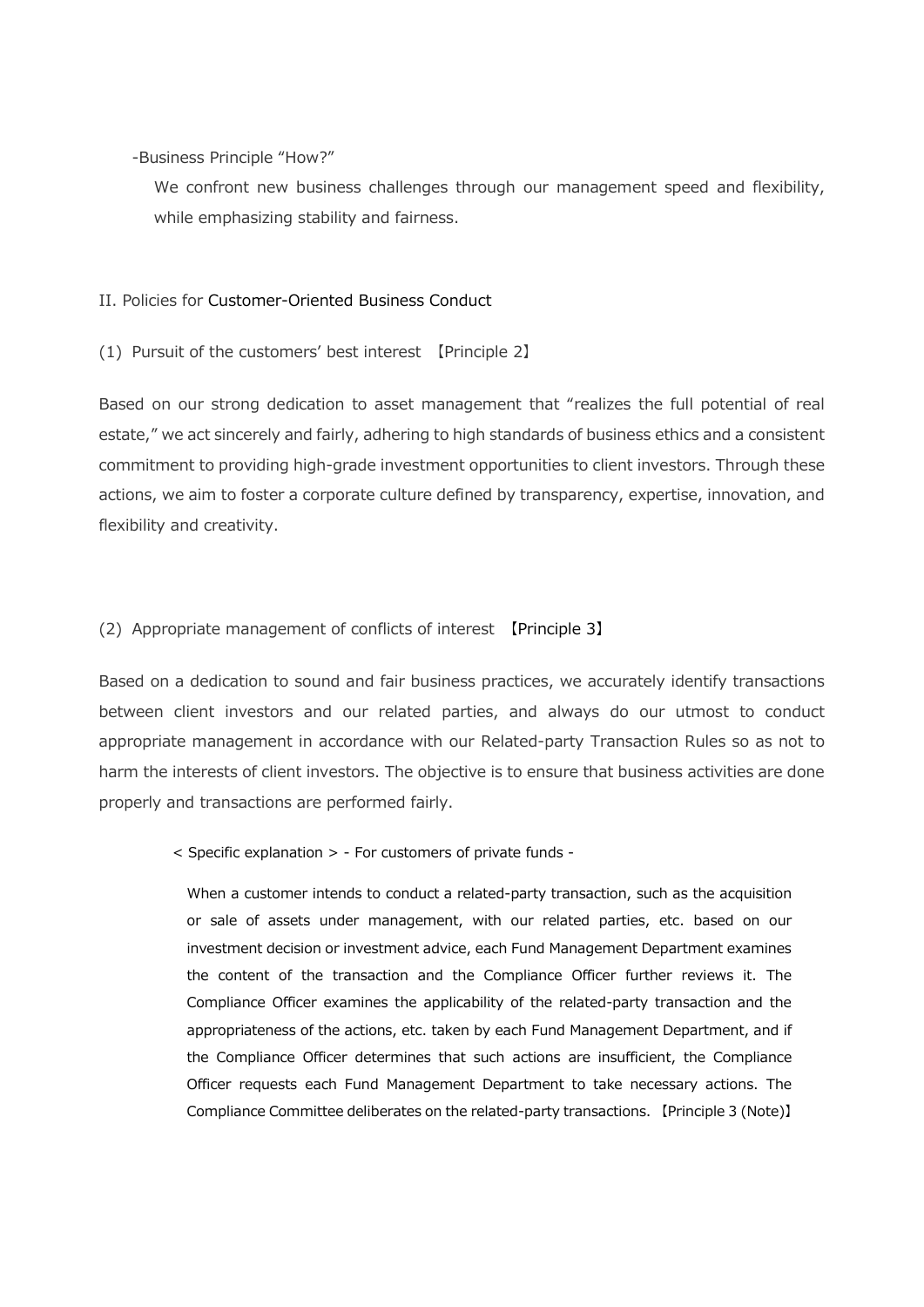(3) Provision of important information, including fees and other expenses, in an easy-to-understand manner 【Principle 4, Principle 5】

Based on a dedication to providing information with a high degree of transparency, we are careful to provide important information about investment products and services, including associated fees and other expenses to be borne by client investors, in an easy-to-understand manner.

- < Specific explanation > For customers of private funds
	- ① The private funds that we are involved in establishing basically target client investors who fall under the category of Professional Investors (including customers who are to be treated as Professional Investors in accordance with Article 34-3, Paragraph 4 of the Financial Instruments and Exchange Act), and we explain to that effect in advance and provide information to sales companies to that effect. When a customer who does not fall under the category of Professional Investors wishes to invest, we strive to provide investment products and services after thoroughly consulting with the sales company and provide sufficient information to the customer. 【Principle 5 (Note 1)】
	- ② We strive to prepare and provide materials that are easy to understand with respect to important information concerning investment products and services (i.e., assumed returns, risk of loss, etc., reason for selection, transaction terms, commission, outlines of related-party transactions, etc.) according to the experience, financial knowledge of each client investor and the importance of information, and to prepare and provide materials that meet client investors' requests. 【Principle 5 (Note 1) (Note 3) (Note 5)】
	- ③ We basically do not expect to sell multiple investment products (or services) as a package to client investors, except in cases where the seller requests the bulk purchase of multiple properties (including trust beneficiary rights) (however, we provide a series of asset management operations to the extent necessary for the establishment of private real estate funds and real estate management.). When packaging is required, we strive to explain the reason and content to client investors in an easy-to-understand manner. 【Principle 5 (Note 2)】
	- ④ The assets that we handle are mainly real estate or assets backed by real estate, and we basically do not expect to offer investment products using complex structures. However, since real estate is highly individualized and not necessarily easily comparable to other real estate investment projects, and risks and returns are not the same, we are dedicated to providing easy-to-understand information according to the degree of complexity of each investment project. 【Principle 5 (Note 4)】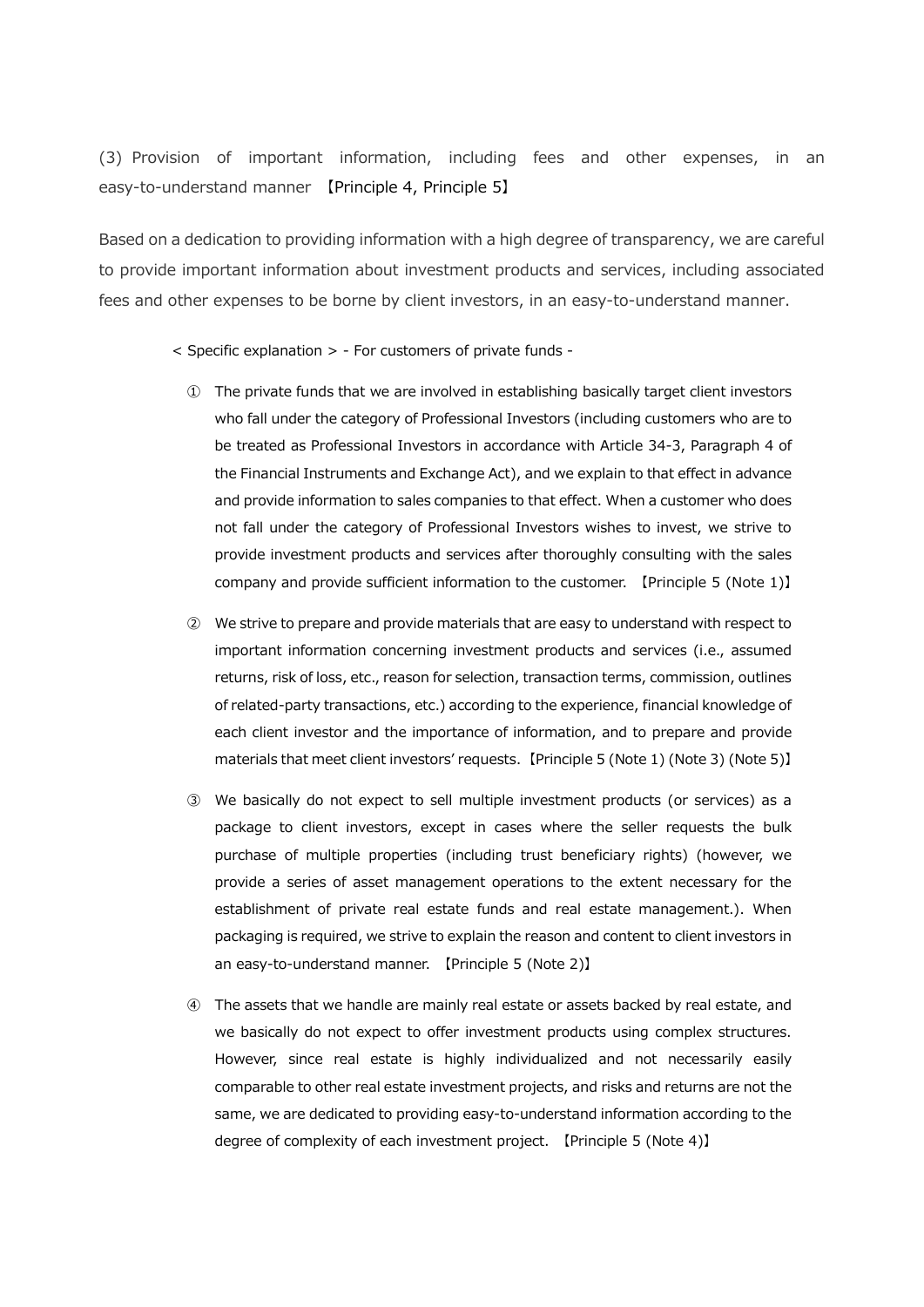(4) Provision of services that match customers' needs 【Principle 6】

We are dedicated to providing investment products and services that match the goals, requirements, financial position, experience, knowledge, and other characteristics of each client investor.

- < Specific explanation > For customers of private funds
	- ① With respect to private funds that we are involved in establishing, we strive to understand the client investors' needs such as investment goals, periods, and target returns, through dialogue with them, etc., and to propose investment products or services that match such needs. In addition, not only at the time of sales of investment products and services, but also during the subsequent investment period, we strive to communicate with client investors in a timely manner and reflect any changes in their needs in fund management to the greatest extent possible. 【Principle 6 (Note 1)】
	- ② The real estate or assets backed by real estate that we mainly handle are highly individualistic and not necessarily easy to compare. However, we strive to propose better investment products or services, sufficiently considering the results of investment products or services provided in the past. 【Principle 6 (Note 1)】
	- ③ We basically do not expect to sell multiple investment products (or services) as a package, except in cases where the seller requests the bulk purchase of multiple properties (including trust beneficiary rights) (however, we provide a series of asset management operations to the extent necessary for the establishment of private real estate funds and real estate management.). When packaging is required, we strive to give consideration to whether the entire package is appropriate for the client. 【Principle 6 (Note 2)】
	- ④ The private funds that we are involved in establishing basically target client investors who fall under the category of Professional Investors (including customers who are to be treated as Professional Investors in accordance with Article 34-3, Paragraph 4 of the Financial Instruments and Exchange Act), and we explain to sales companies to that effect in advance. Due to the nature of private funds that are not expected to be sold to an unspecified number of customers, we do not plan to disclose the above customer attributes. 【Principle 6 (Note 3)】